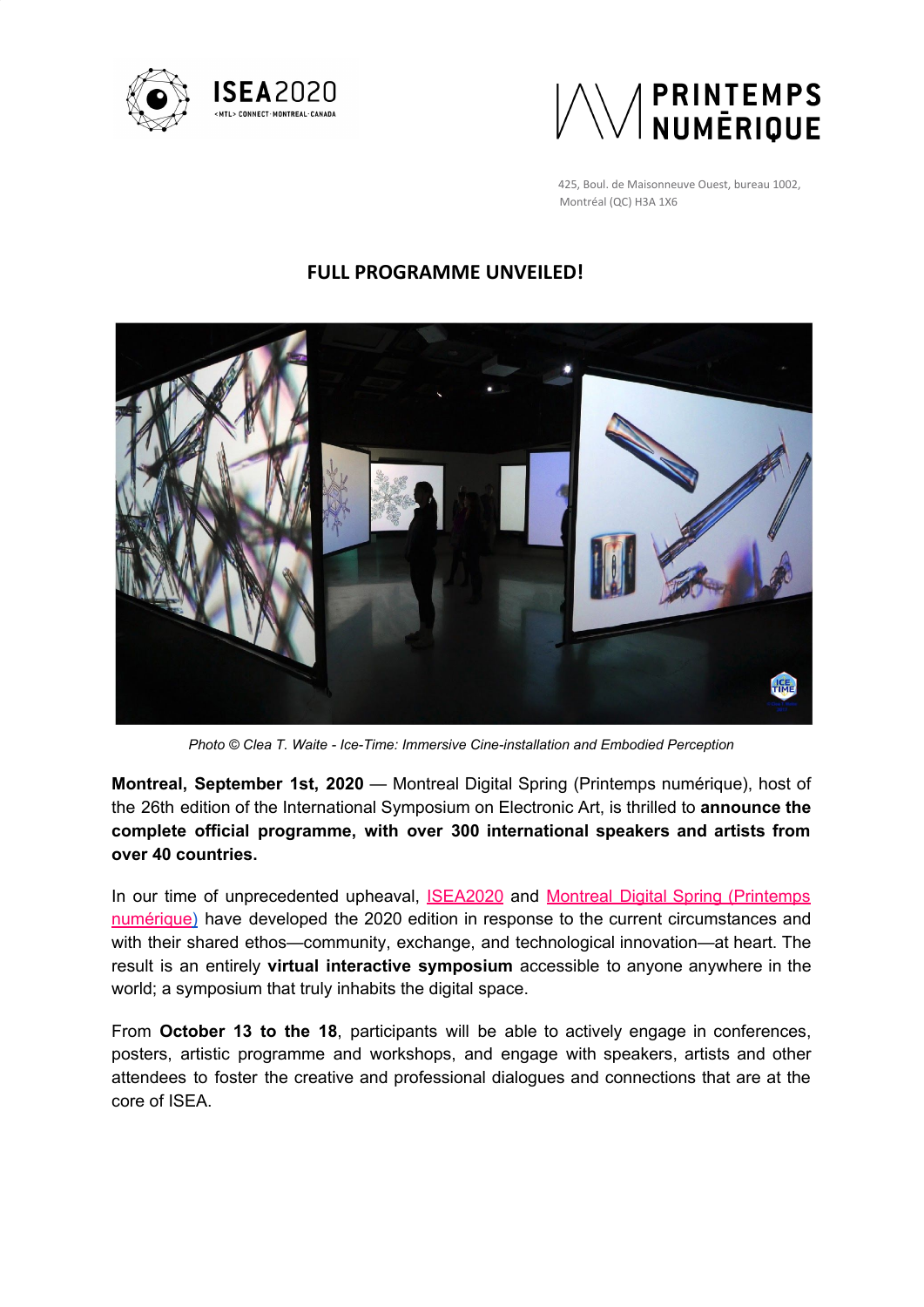



Today, the theme of **ISEA2020 - Why Sentience?** - resonates more than ever. What does it mean to feel and to perceive during these unstable times? How do we foster connections across communities, generations, and borders through a screen? The value of our innate differences and the ways in which we come together is critical to our current survival and growth. The programme of the 26th edition of ISEA opens into reflection on the sociopolitical, environmental and technological modes of experience that allow breaking the distance as much as they mediate remote dialogue.

### **100% ONLINE ACADEMIC PROGRAMME AND TALKS**

**From 7:00 am to 7:00 pm (GMT-5) from October 13 to 16,** the academic programme and talks — including keynote speakers, paper presentations, [posters](http://isea2020.isea-international.org/info-for-presenters/), institutional presentations, artist talks and workshops — will be entirely presented through an online platform by [Swapcard,](https://www.swapcard.com/) which allows networking and exchanges between registered participants during presentation sessions and throughout the duration of the symposium:

- Three simultaneous broadcasting channels dedicated to the academic programme;
- With the exception of the three keynote speakers and posters, presentations will be pre-recorded and broadcast to ensure the quality and fluidity of the programme. Each session will include live question-and-answer periods with the speakers and the session Chair.

#### **HYBRID ARTISTIC PROGRAMME**

The artistic programme presents a selection of **80 artworks by 105 local and international artists** including installations, videos, VR pieces, web art, online performances, and interventions in the public space, which can be experienced on the ISEA2020 online platform and on a dedicated website. While we are aware that our proposed online solutions do not replace the real, embodied experience of the artworks, we hope the artistic programme can, in this way, enter a dialogue with the academic programme of the symposium.

While we do not encourage delegates to travel to Montreal specifically for ISEA2020, given that some social distancing and congregation restrictions were recently lifted, we have resumed collaborations with some partner organizations in Montreal. A small number of artworks by local artists will be exhibited at Maison de la culture [Claude-Léveillée](https://montreal.ca/lieux/maison-de-la-culture-claude-leveillee) and [Maison](http://ville.montreal.qc.ca/culture/maison-de-la-culture-janine-sutto-frontenac) de la culture Janine Sutto, and a programme of interventions will be presented in public spaces. These works will also be documented on the ISEA2020 Online platform and on the artistic programme website.

**[DISCOVER THE COMPLETE PROGRAMME](https://isea2020.isea-international.org/timetable/)**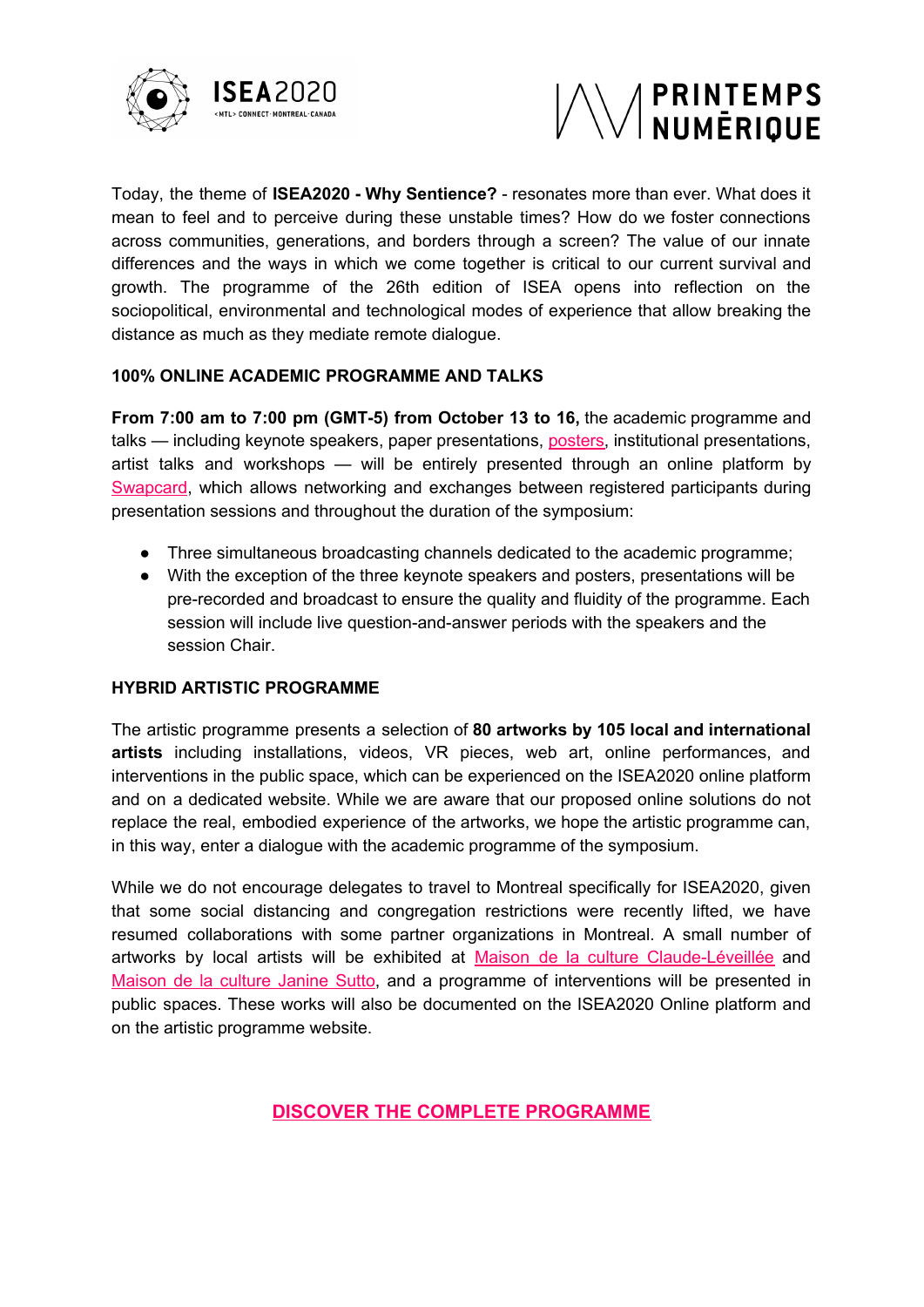



### **SPECIAL EVENTS NOT TO MISS!**

Delegates are also invited to special events, including the **[Summit](http://isea2020.isea-international.org/summit-on-new-media-art-archiving/) on New Media Art** [Archiving](http://isea2020.isea-international.org/summit-on-new-media-art-archiving/), also to take place online on **October 16**, coordinated by representatives from the ISEA [Symposium](http://www.isea-archives.org/?mc_cid=56ef49dd8b&mc_eid=%5BUNIQID%5D) Online Archive, the [Archive](http://www.virtualart.at/nc/home.html?mc_cid=56ef49dd8b&mc_eid=[UNIQID]) of Digital Art (ADA), the Ars [Electronica](https://ars.electronica.art/about/archiv/?mc_cid=56ef49dd8b&mc_eid=[UNIQID]) [Archive](https://ars.electronica.art/about/archiv/?mc_cid=56ef49dd8b&mc_eid=[UNIQID]) and the [SIGGRAPH](https://isea-archives.siggraph.org/?mc_cid=56ef49dd8b&mc_eid=%5BUNIQID%5D) Digital Art Show Archive.

[Composite](http://compositemtl.ca/) #25 will take place on **October 15**, in collaboration with [CREO.](https://creo.ca/fr/) Six to eight artists, creators, and digital entrepreneurs will share their initiatives with professionals from various backgrounds and with the general public. This event is Free. [Register](https://www.weezevent.com/composite-25) to receive the [link.](https://www.weezevent.com/composite-25)

### MTL CONNECT: **BRINGING DIGITAL MINDS TOGETHER, DIGITALLY**

[ISEA2020](http://isea2020.isea-international.org/) Online stands for the creativity pavilion of MTL [connect:](https://mtlconnecte.ca/en/) Digital Week. There are two distinct virtual platforms for MTL Connect and ISEA2020, but delegates registered for ISEA2020 will have **full access** to both.

## **[REGISTER NOW](http://isea2020.isea-international.org/registration/)**



# CALL FOR PROJECTS—COMPOSITE #25